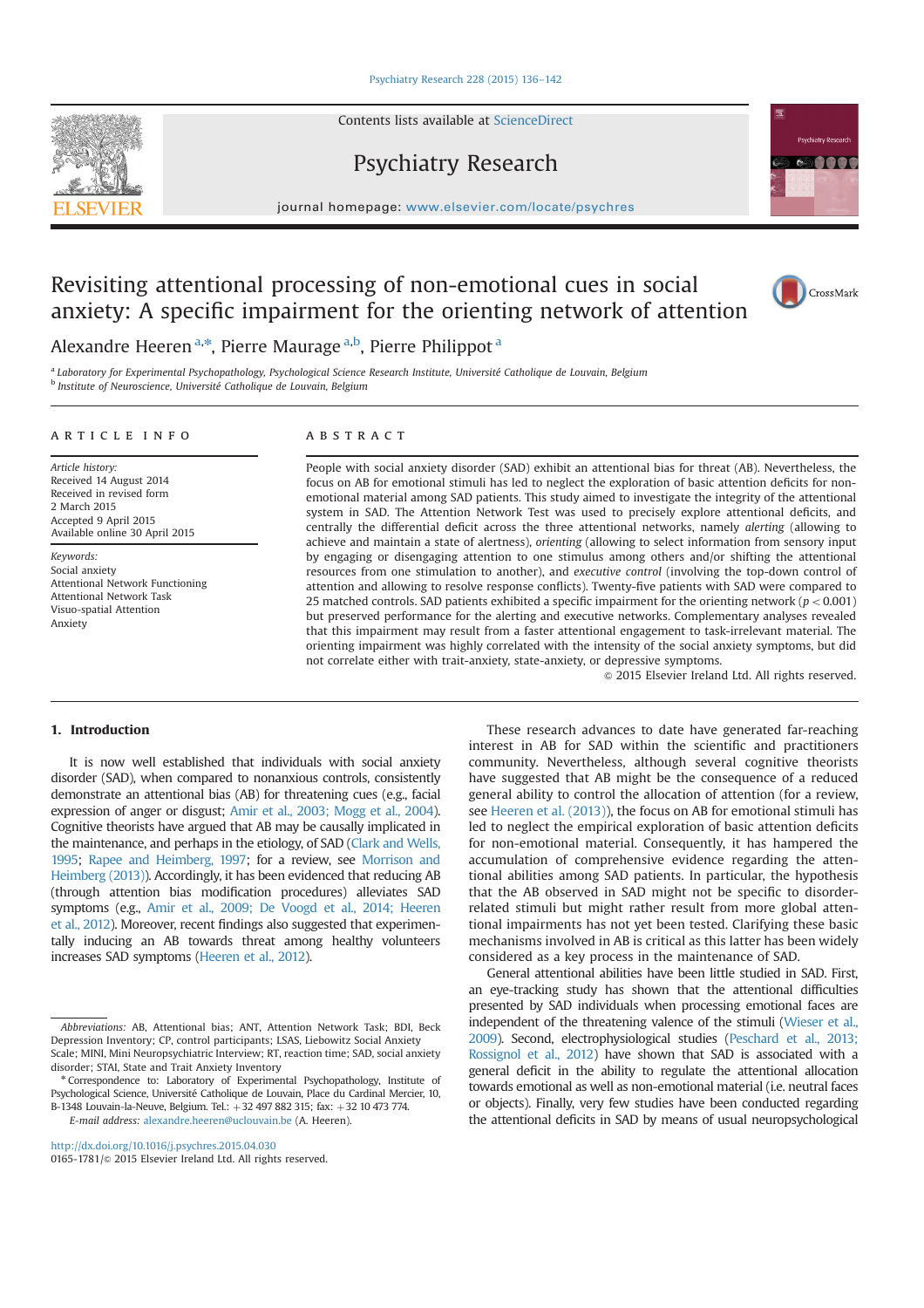assessment. Their outcomes led to mixed conclusions: some studies have shown preserved abilities on several common tasks assessing attentional and executive abilities (i.e., Sutterby and Bedwell, 2012) while others have described altered performance on tasks assessing selective attention (O'Toole and Pederson, 2011), and altered performance on tasks targeting the executive control of attention (i.e., Judah et al., 2013).

A possible explanation for these discrepancies is that previous studies only used isolated tasks focusing on specific sub-components. Consequently, they were unable to precisely compare the impairments across the different sub-components of the attentional system. A more systematic exploration of attentional system is thus clearly needed and should be based on a unified task offering a differential evaluation of each attentional sub-component. The Attention Network Test (ANT; Fan et al., 2002), based on a recent and validated model of attention (Petersen and Posner, 2012; Posner and Rothbart, 2007), constitutes an adapted tool for this purpose. This task, combining Posner's cueing task (Posner, 1980) and the Flanker task (Eriksen and Eriksen, 1974), efficiently evaluates the three independent attentional networks identified in the model (thus allowing a direct comparison between components in a unified task), namely (1) the alerting network, allowing to achieve and maintain a state of alertness, i.e. high sensitivity or readiness to react to incoming stimulation; (2) the orienting network, allowing to select information from sensory input by engaging or disengaging attention to one stimulus among others and/or shifting the attentional resources from one stimulation to another; (3) the executive control network, involving the top-down control of attention and allowing to resolve response conflicts.

Regarding the metric properties of the ANT, MacLeod et al. (2010) noted several positive features concerning its validity. First, the ANT is based on flanker and cued RT tasks which are well-established in attention research. Second, behavioral studies indicate independence of the ANT scores. Finally, neuroimaging studies reinforced the validity of this task by showing distinct cerebral activations related to each network, i.e. superior temporal and thalamic activations for alerting, superior parietal lobule and temporal fusiform gyrus activations for orienting, thalamic and superior–inferior frontal activations for executive control (Fan et al., 2005). The ANT thus constitutes a powerful and theoretically grounded task to explore attentional components.

Recently, Pacheco-Unguetti et al. (2011) provided the first experimental evidence of attentional impairments among individuals suffering from anxiety disorders using the ANT. In this study, a sample of patients suffering from either generalized anxiety disorder, panic disorder, posttraumatic stress disorder, or obsessive–compulsive disorder were compared to a matched healthy comparison group. While anxious patients exhibited preserved alerting and orienting networks, they evidenced impairments in the executive network. However, despite its potential for bringing new insights concerning attentional deficits in SAD, this task has surprisingly not yet been used among SAD individuals. Given that this study is the first in its kind, several hypotheses can be formulated. Because Moriya and Tanno (2009) reported a negative correlation between orienting network performance and the fear of negative evaluation among healthy volunteers, one possibility is that SAD patients exhibit an impaired orienting network. Alternatively, following the study of Pacheco-Unguetti et al. (2011), SAD individuals may exhibit a selective impairment for the executive network. Finally, because two recent studies reported improvement in the alerting and executive networks among SAD patients following an attention bias modification procedure (Heeren et al., 2015; McNally et al., 2013), one may wonder whether SAD individuals may show impairments for both alerting and executive networks. Hence, the main aim of our study was thus investigate this issue among a selected sample of individuals with SAD.

#### 2. Method

#### 2.1. Participants

The SAD participants were recruited via notices posted in public places and in the waiting room of private practitioners in the Louvain-la-Neuve area. The study was presented as an experiment on basic attention mechanisms underlying social anxiety. Volunteers who had expressed an interest in the study were administered the French version of Liebowitz Social Anxiety Scale (LSAS; Liebowitz, 1987; for validation of the French version, see Heeren et al., 2012), a self-report questionnaire assessing symptoms of SAD. To confirm the presence of SAD, we administered the social anxiety section of the Mini International Neuropsychiatric Interview (MINI; Sheehan et al., 1998), a structured interview assessing specific DSM-IV axis I disorders. One assessor administered the MINI to all participants. He had a postgraduate clinical training certification and over 4 y of clinical training, including 1 y of intensive training on using the MINI to make reliable diagnoses. Participants eligible for the SAD group were then selected, with the following inclusion criteria (a) being between 18 and 60 years old, (b) having a total score above 60 on the LSAS (based on the cut-off for SAD for the French version), (c) having a diagnosis of SAD at the MINI, (d) having normal or corrected-to-normal vision. Moreover, participants were not included in the study if they presented: (a) current substance abuse or dependence, (b) current/history of neurological problems, (c) current psychotropic medications.

The SAD group (SAD) consisted in 25 participants (19 women) aged between 19 to 59 years old  $(M=47.68, S.D.=12.93)$ . SAD participants were matched for age  $(2 \times 2)$ , gender, and education level with 25 paired control participants (CP) who were free of SAD symptoms (assessed using the MINI) and of any history of psychiatric and neurological disorder (verbally assessed). CP were recruited through the volunteer pool of the Université Catholique de Louvain (Belgium). Education level was assessed according to the number of years of education completed since starting primary school. Participants were paid 5 euros for their participation. Their demographic characteristics appear in Table 1.

#### 2.2. Materials and measurements

## 2.2.1. Control measures

Complementarily to the screening measurements, validated self-completion questionnaires were used to assess depression (Beck Depression Inventory 2nd Edition, BDI; Beck et al., 1996) and state- and trait-anxiety (State and Trait Anxiety Inventory; STAI; Spielberger et al., 1983). In the present experiment, the validated

Table 1

Demographic and clinical measures for individuals with social anxiety disorder (SAD) and matched control participants (CP): mean (S.D.).

|                                                  | $SAD(N=25)$   | $CP (N=25)$   | t or $x^2$         | p      |
|--------------------------------------------------|---------------|---------------|--------------------|--------|
| Demographic measures                             |               |               |                    |        |
| Age                                              | 47.28 (12.93) | 48.08 (12.78) | 0.32 <sup>4</sup>  | 0.75   |
| Gender ratio (male/female)                       | 6/19          | 6/19          | 0.01 <sup>h</sup>  | 0.99   |
| Educational level (in years)                     | 15.16(2.30)   | 15.56 (2.58)  | 0.58 <sup>a</sup>  | 0.56   |
| <b>Clinical measures</b>                         |               |               |                    |        |
| Beck Depression Inventory (BDI)                  | 14.04 (7.50)  | 4.40 (4.74)   | 5.43 <sup>a</sup>  | < 0.01 |
| State and Trait Anxiety Inventory-Trait (STAI-T) | 40.52 (7.08)  | 32.68 (10.04) | 3.19 <sup>a</sup>  | < 0.01 |
| State and Trait Anxiety Inventory-State (STAI-S) | 51.72 (2.93)  | 50.23(3.61)   | 0.77 <sup>a</sup>  | 0.44   |
| Liebowitz Social Anxiety Scale (LSAS)            | 77.88 (13.11) | 27.04 (15.63) | 12.46 <sup>a</sup> | < 0.01 |

 $a$  Value for  $t(48)$ .

<sup>b</sup> Value for  $\chi^2(1, N=50)$ .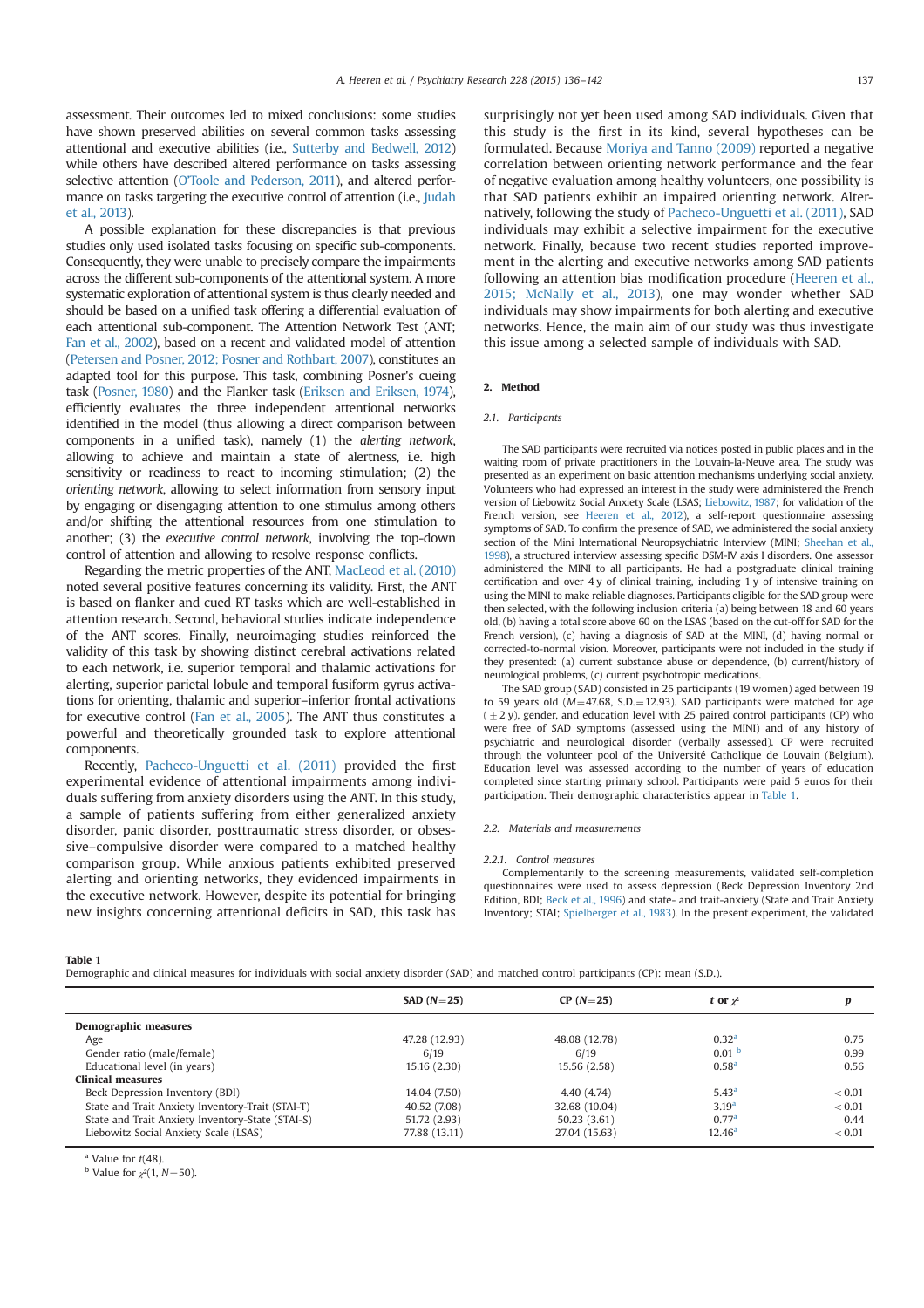

Fig. 1. Description of the Attention Network Test and Differential reaction times (RT) indexes (in milliseconds) among individuals with a social anxiety disorder and matched controls for the three attentional networks. Note. (a) Description of the Attention Network Test, illustrating the four possible cues (upper part), the six possible targets (middle part) and an example of the trials used in the task (lower part, i.e. neutral trial preceded by a double cue, the correct response being "right"). Adapted from Fan et al. (2002). (b) Differential reaction times (RT) indices (in milliseconds) for the three attentional networks, namely Alerting ( $RT_{No Cue} - RT_{Double Cue}$ ), Orienting ( $RT_{Central Cue} - RT_{Spatial Cue}$ ) and Executive Conflict ( $RT_{\text{Incongruent}} - RT_{\text{congruent}}$ ). For each attentional network, the mean value of the index (rounded to the nearest integer) is provided separately for individuals with social anxiety disorder and control participants. Social anxiety disorder is associated with a specific impairment for the orienting network ( $p$  < 0.001).

French versions of these scales were used (BDI-II: Beck et al., 1998; STAI: Bruchon-Schweitzer and Paulhan, 1993).

#### 2.2.2. Experimental measures

The Attention Network Test (ANT) was administered in order to determine the efficiency of three independent attentional networks: alerting, orienting, and executive control (Fan et al., 2002). Participants had to determine as fast and accurately as possible the direction of a central arrow (the target) located in the middle of a horizontal line projected either at the top or at the bottom of a computer screen. They provided their answer by pressing the corresponding button (left or right) on a keyboard. Each target was preceded by a cue, with four possible cue types (Fig. 1, upper part): no cue, center cue (an asterisk replacing the fixation cross), double cue (two asterisks respectively appearing above and below the fixation cross) or spatial cue (an asterisk appearing above or below the fixation cross and indicating the location of the upcoming target). Moreover, flankers were located on the horizontal line on each side of the target, with three possible flanker types (Fig. 1, middle part): either two arrows in the same direction as the target (congruent condition), two arrows in the opposite direction (incongruent condition), or two dashes (neutral condition). As shown in Fig. 1a (lower part), each trial had the following structure: (1) a central fixation cross (random duration between 400 and 1600 ms); (2) a cue (100 ms); (3) a central fixation cross (400 ms); (4) a target and its flankers, appearing above or below the fixation cross (the target remained on the screen until the participant responded or for 1700 ms if no answer was given); (5) a central fixation cross [lasting for 3500 ms minus the sum of the first fixation period's duration and the reaction time (RT)].

RT (in milliseconds) and accuracy (percentage of correct responses) were recorded for each trial. The experiment comprised 288 trials, divided in three blocks of 96 trials each (with a short break between blocks). There were 48 possible trials, based on the combination between four cues (no cue, center cue, double cue, spatial cue), three flankers (congruent, incongruent, neutral), two directions of the target arrow (left, right) and two localizations (upper or lower part of the screen). Trials were presented in a random order and each possible trial was presented twice within a block. The task was programmed and presented using E-Prime 2 Professional<sup>®</sup> (Psychology Software Tools, Pittsburgh, PA, USA). The distance between participant's eyes and the screen was around 50 cm, and the target stimuli subtended a visual angle of about  $4^{\circ}$  in the horizontal field. The task was administrated individually in a dimly lit and quiet room during a single session of 40 min.

#### 2.3. Procedure

Each participant first filled in the questionnaires. Then, they read the instructions on the computer screen. The experimenter verbally emphasized these instructions. Prior to start the task, participants performed a training session started, consisting in 24 randomly selected trials. Finally, the experimenter recalled the instructions and answered the remaining questions before starting the experimental task. After the experimental task, each participant was debriefed individually. All participants gave their written informed consent. The study was approved by the Ethical Committee of the Psychological Science Research Institute of the Université Catholique de Louvain and conducted according to the Declaration of Helsinki.

#### 2.4. Data analysis

#### 2.4.1. Power analysis

An a priori power analysis was conducted to calculate an adequate sample size for testing our hypotheses using a 2 (groups)  $\times$  4 (cues)  $\times$  3 (flankers) repeatedmeasures design (which is the more powerful statistical test used in the present study). Based on previous studies (e.g., Judah et al., 2013; O'Toole and Pederson, 2011), we expected a medium effect size of Cohen's  $f=0.25$  (Cohen, 1988). Setting  $\alpha$ at 0.05, power (1 -  $\beta$ ) at 0.95, and expecting a correlation of  $\rho$  = 0.50 between repeated measures, the power analysis (G<sup>\*</sup>Power 3.1.3; Faul et al., 2007) indicated that a sample size of at least 22 participants per group would yield an adequate power to detect a medium effect size. These results thus confirmed that the present study has enough statistical power to test our hypothesis.

#### 2.4.2. Data reduction

Data reduction was first performed following the recommendations of Ratcliff (1993): (1) trials with incorrect responses were excluded from the RT analyses (2.97% of trials); (2) RT lower than 200 ms or greater than 2000 ms were removed from analyses (0.002% of trials with correct responses); (3) RT more than two standard deviations below or above each participant's mean for each experimental condition were discarded as outliers (0.013% of the remaining trials). A preliminary analysis showed no difference in RT or accuracy according to the direction (left or right) and localization (upper or lower) of the arrow, and these trials were thus merged, leading to 24 trials for each of the 12 experimental conditions (four cues  $\times$  three flankers).

A subtraction method (Fan et al., 2002) was then used to isolate the evaluation of the three attentional networks (i.e. RT or accuracy score). We computed the alerting effect by subtracting the mean for double cue trials from the mean for no cue trials (No cue - Double cue); the orienting effect by subtracting the mean for spatial cue trials from the mean result for center cue trials (Center cue - Spatial cue); and the executive conflict effect by subtracting the mean for congruent trials (summed across cue types) from the mean for incongruent trials (Incongruent - Congruent). For both alerting and orienting effects, greater subtraction scores for RT (and lower for accuracy) indicated greater efficiency. In contrast, greater subtraction scores for RT (and lower for accuracy) on executive conflict indicated increased difficulty with executive control of attention (Fan et al., 2005).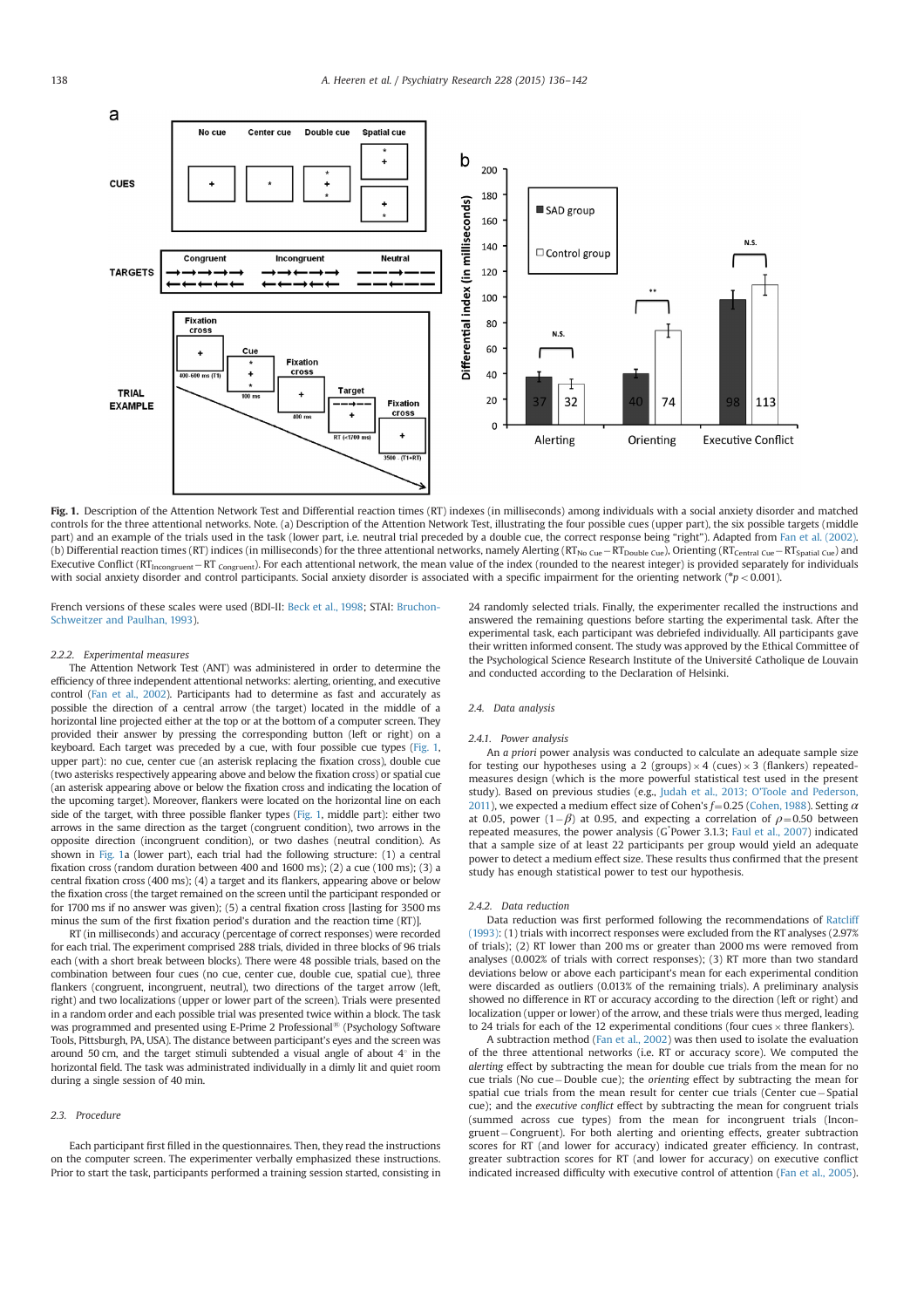#### 2.4.3. Data analytic plan

With respect to the three indices we computed, two separate  $2 \times 3$  repeatedmeasures ANOVAs were first performed for RT and accuracy with Group (SAD, CP) as between-subjects factor and Attention Network (Alerting, Orienting, Executive Conflict) as within-subjects factor. In a subsequent analysis, a general  $2 \times 4 \times 3$ repeated-measures analysis of variance (ANOVA) was then performed separately for RT and accuracy with Group (SAD, CP) as between-subjects factor, Cue (no cue, central cue, double cue, spatial cue) and Flanker (congruent, incongruent, neutral) as within-subjects factors. For each ANOVA, significant main effects and interactions were followed by univariate post-hoc (Bonferonni corrected) independent samples t-tests. Finally, two-tailed Pearson correlations were used to explore the links between the experimental data and the clinical measurements (i.e., LSAS, STAI-State, STAI-Trait, BDI-II). As our main interest concerns the exploration of a potential deficit in SAD as compared to CS, the results section focuses on group comparison.

### 3. Results

## 3.1. Group description

As shown in Table 1, SAD and CP were indistinguishable in terms of age, gender, and years of education, thus confirming the correct matching between groups. Nevertheless, although the two groups did not significantly differ on STAI-State, SAD showed higher scores than CP for BDI-II, STAI-Trait, and LSAS, confirming the clinical status of our sample.

## 3.2. Experimental measures

#### 3.2.1. Attention networks analysis

The 2 (groups)  $\times$  3 (attentional networks) repeated-measures ANOVAs were performed separately for RT and accuracy. The RTs for these three attentional networks are illustrated in Fig. 1.

- Accuracy: Neither main effect of group  $[F(1,48)=0.03, p=0.87]$ nor interaction between group and attentional network  $[F(2,96)=1.23, p=0.40]$  was found.
- RT: A main effect of group  $[F(1,48) = 10.18, p < 0.01]$  as well as an interaction between group and attentional network [F  $(2,96) = 6.23$ ,  $p < 0.01$ ] was found. As compared to CP, SAD exhibited a specific impairment for the orienting index  $[t(48)$  = 5.47,  $p < 0.001$ ], but neither for Alerting  $[t(48)=1.02, p=0.31]$ nor for Executive conflict  $[t(48)=1.46, p=0.15]$ . Because SAD showed higher scores than CP for BDI-II and STAI-Trait, a covariance analysis (ANCOVA) was performed to examine the influence of these variables. The ANCOVA revealed that the group effect for the orienting index remains significant when entering the BDI-II and STAI-Trait scores as covariates.

### 3.2.2. General analysis

A 2 (groups) $\times$ 4 (cues) $\times$ 3 (flankers) repeated-measures ANOVA was performed separately for RT and accuracy. RT and accuracy data for all the possible combination of flankers and cue types are reported in Table 2.

- Accuracy: Neither main effect of group was found  $[F(1,48)$  = 0.32,  $p=0.57$ ] nor any interaction with cue [F(3,144)=2.56,  $p=0.12$ ], flanker [F(2,116)=0.85,  $p=0.43$ ], or group  $\times$  cue  $\times$  flanker [ $F(6,288) = 1.00$ ,  $p = 0.43$ ].
- RT: A main group effect  $[F(1,48) = 5.96, p < 0.02]$  as well as an interaction between group and cues was found  $[F(3,144)=10.43]$ ,  $p=0.001$ ]. There was neither group  $\times$  flanker interaction [F(2,96)= 1.93,  $p=0.15$ ], nor group  $\times$  Cue  $\times$  flanker interaction [F(6,288)= 1.49,  $p=0.18$ ]. In order to follow-up the group  $\times$  cue interaction, post-hoc between-group comparison t-tests were computed. SAD presented shorter RT than CP for Central,  $[t(48)=2.87, p<0.01,$  $M_{CP}$ =603 ms, S.D.<sub>CP</sub>=97,  $M_{SAD}$ =531, S.D.<sub>SAD</sub>=80], Double [t(48)=

2.76,  $p < 0.01$ ,  $M_{CP} = 585$  ms, S.D.<sub>CP</sub> = 85,  $M_{SAD} = 522$ , S.D.<sub>SAD</sub> = 76] and No  $[t(48) = 2.41, p < 0.05, M_{CP} = 616 \text{ ms}, S.D_{CP} = 86, M_{SAD} = 559,$ S.D.<sub>SAD</sub>=82] cues, but not for spatial cues,  $[t(48)=1.56, p=0.13,$  $M_{CP}$ =529 ms, S.D.<sub>CP</sub>=95,  $M_{SAD}$ =490, S.D.<sub>SAD</sub>=80]. Centrally, as compared to CP, SAD presented shorter RT for all type of cues with the exception of the spatial ones. Because SAD showed higher scores than CP for BDI-II and STAI-Trait, and an ANCOVA was performed to examine the influence of these variables. Results revealed that the group effect as well as the interaction between group and cues remains significant when entering the BDI-II and STAI-Trait scores as covariates.

#### 3.3. Complementary analyses

To explore the potential relationships between each attentional network index and the clinical measurements (i.e. LSAS, STAI-State, STAI-Trait, and BDI-II), Pearson's correlations were performed separately for CP and SAD. For CP, none of these correlations were significant [all  $rs < 0.23$ , all  $ps > 0.19$ ]. For SAD, the efficiency of the orienting network was significantly correlated with the LSAS  $[r(25)=0.43, p=0.03]$ . There were no other significant correlations for SAD [all  $rs < 0.29$ , all  $ps > 0.16$ ].

## 4. Discussion

This study was the first to directly investigate the integrity of attention networks in SAD by means of the ANT. The main finding of this study is the observation that individuals with SAD do not present a general attentional deficit but rather a specific impairment for the attentional network related to the orientation of attention.

As the fear of negative evaluation constitutes a core component of SAD, the present findings are clearly in line with Moriya and Tanno (2009) who found a negative correlation between the performance on the orienting network and the fear of negative evaluation among healthy volunteers. Moreover, because earlier studies have clearly shown a reverse pattern of results (i.e. preserved orienting network with impaired alerting or executive ones) in other clinical populations (e.g., Heeren et al., 2014; Maurage et al., 2014; Urbanek et al., 2010), this impairment for the orienting network cannot be explained by a higher complexity of this network as compared to alerting and executive networks. Furthermore, our results are also consistent with earlier studies pointing out the relationship between negative affect and the ability to orient attention towards nonemotional material (e.g., Compton, 2000; Jongen et al., 2007). For instance, Compton (2000) reported that participants who revealed an increase of negative affect following a distressing film had difficulty to orient their attention in a task involving non-emotional stimuli. As the orienting network mostly relied on the parietal cortex (e.g., Raz and Buhle, 2006), particularly the superior parietal lobe and the temporal parietal junction, future neuroimaging studies should also explore the potential difference between SAD and CP on the activations of these regions during such a manipulation.

Remarkably, it should also be noted that, although it tends to prove that all the participants correctly understood the requirement of the task, no group difference was observed for the accuracy levels in any attention network. There are various potential explanations for this lack of effect. First, in line with earlier studies using the ANT among clinical populations (e.g., Fernández et al., 2011; Heeren et al., 2014; Pacheco-Unguetti et al., 2011), one cannot exclude a ceiling effect for accuracy that, in turn, hampers to identify group differences. Second, in line with the attentional control theory (Derakshan and Koster, 2010; Eysenck et al., 2007), one cannot exclude the hypothesis that SAD has greater impact on performance efficiency than performance effectiveness. Indeed, a cornerstone of this theory is the distinction between these two constructs. While the latter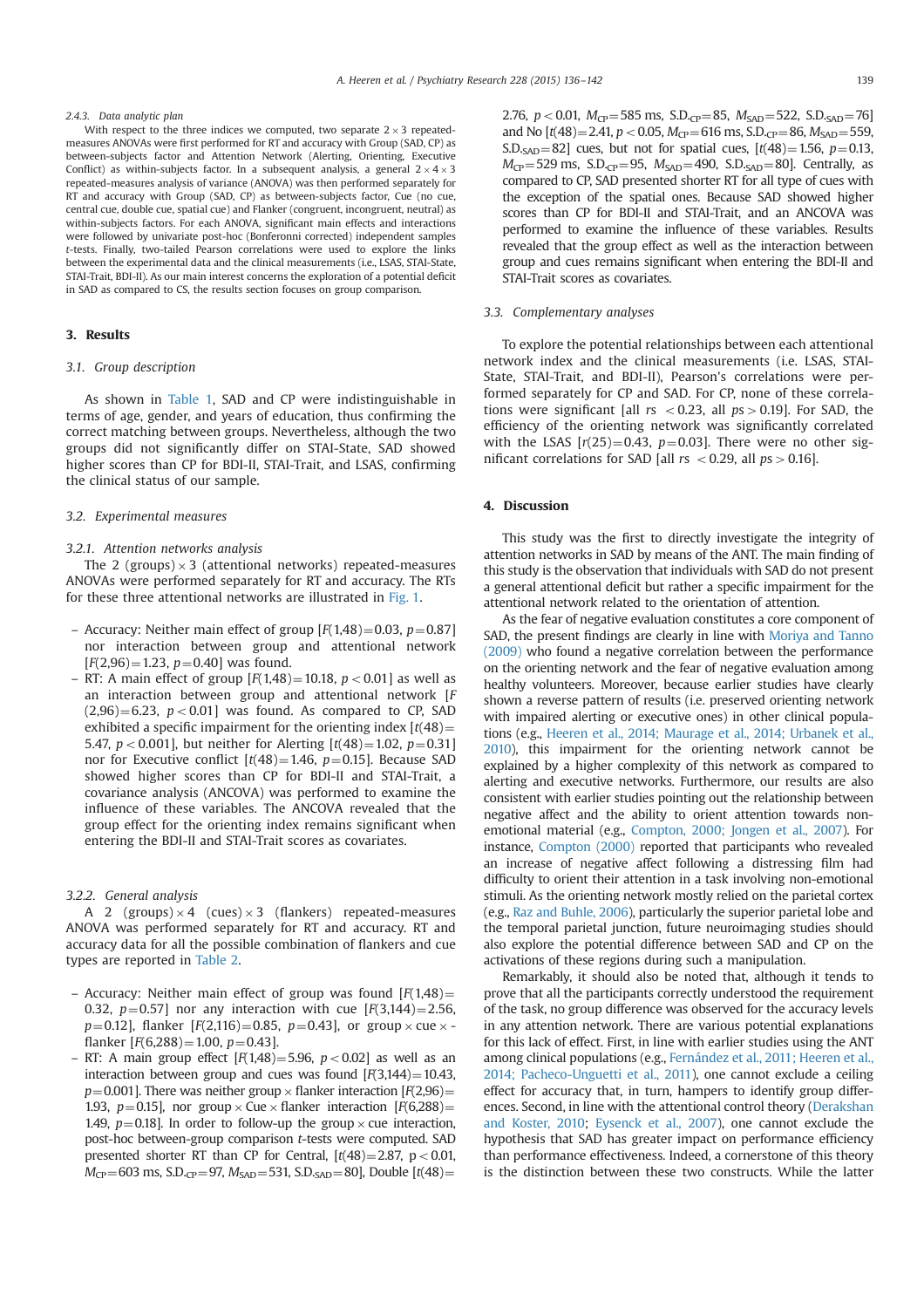#### Table 2

Reaction times (in milliseconds) and accuracy (percentage of correct answers) measures for individuals with Social anxiety disorder (SAD) and matched control participants (CP) in each experimental condition of the Attention Network Test (ANT): mean (S.D.).

|                      | Group     | No cue       | Center cue   | Double cue   | <b>Spatial cue</b> |
|----------------------|-----------|--------------|--------------|--------------|--------------------|
| Congruent            |           |              |              |              |                    |
| Reaction times (ms)  | SAD       | 532 (74)     | 488 (72)     | 484 (65)     | 478 (85)           |
|                      | CP        | 579 (81)     | 561 (92)     | 548 (81)     | 471 (86)           |
| Accuracy (% correct) | SAD       | 99.33 (1.56) | 100.00(0.00) | 99.83 (0.83) | 99.66 (1.15)       |
|                      | <b>CS</b> | 99.33 (1.56) | 99.17 (2.08) | 99.33 (1.56) | 99.66 (1.15)       |
| Incongruent          |           |              |              |              |                    |
| Reaction times (ms)  | SAD       | 621(107)     | 614 (116)    | 595 (100)    | 536 (84)           |
|                      | CP        | 688 (85)     | 689 (116)    | 668 (99)     | 594 (120)          |
| Accuracy (% correct) | SAD       | 95.83 (5.77) | 95.50 (5.09) | 95.83 (5.77) | 98.50 (2.37)       |
|                      | CP        | 96.33 (4.55) | 96.17 (4.65) | 96.33 (5.42) | 97.33 (3.58)       |
| <b>Neutral</b>       |           |              |              |              |                    |
| Reaction times (ms)  | SAD       | 525 (72)     | 493 (77)     | 489 (74)     | 462 (75)           |
|                      | CP        | 583 (99)     | 562 (92)     | 540 (82)     | 496 (82)           |
| Accuracy (% correct) | SAD       | 99.83 (0.83) | 99.50 (1.38) | 99.67 (1.15) | 99.67 (1.15)       |
|                      | CP        | 98.83 (2.50) | 99.00 (2.19) | 99.50 (1.38) | 99.83 (0.83)       |

refers to an individual's competence in doing a task (i.e. response accuracy), the former refers to the amount and the manner in which processing resources are invested in doing the task (i.e. reaction times). Accordingly, Derakshan and Koster (2010) reported that anxiety was associated with reduced performance efficiency. Yet this cannot explain why no group difference was observed at the accuracy level in the previous studies that administrated the ANT to patients suffering from disorders that are not directly related to anxiety, such as tinnitus (Heeren et al., 2014) or Wilson's disease (Han et al., 2014).

Interestingly, even if SAD presented globally shorter RT than CP, which is in line with earlier results (e.g., Peschard et al., 2013), a further exploration of the specific trials involved in the computation of the orienting index, that are both the center and the spatial cues (as shown in the general analysis including all the possible combination of flankers and cue types) revealed that the impairment for the orienting network may derive from a reduction in RT provoked by center cues, as the spatial cues were not significantly different than CP. As a consequence, the present findings suggest that the orienting impairment in SAD reflects more a faster attentional engagement on cues that do not provide relevant information about the upcoming target (as evidenced trough significant reduced RT among SAD for center, double, and no cues trials) than on cues that do (i.e. spatial cues trials). One explanation may be that SAD has difficulty filtering out task-irrelevant distractors. This proposal is consistent with recent studies showing that anxious individuals could not inhibit the processing of taskirrelevant information (e.g., Moriya and Sugiura, 2013, Vogt et al., 2013). Accordingly, the present results revealed that SAD correctly process task-relevant material (even if they globally exhibited shorter RTs for all the trials). However, they processed the taskirrelevant material significantly more quickly, while CP did not. Nevertheless, because this proposal relies on post-hoc interpretation, it should be interpreted with caution until future experiments directly address this issue with appropriated experimental design. At this end, studies may benefit from directly manipulating the number of spatial task-irrelevant material (e.g., adding uninformative spatial cues that do not predict the target's location).

At a theoretical level, however, the present findings are not at odds with the previous observation that individuals with SAD, when compared to nonanxious controls, often demonstrate an attentional bias (AB) for threatening cues (e.g., Amir et al., 2003; Mogg et al., 2004). Conversely, it does not preclude that a specific impairment for the orienting network may act as a putative mechanism underlying AB. This hypothesis makes sense in the context of previous works suggesting that AB for threat may result from an impairment in the ability to regulate the allocation of attention to task-irrelevant distractors due to

that anxious people could not inhibit and resist the interference from those stimuli (Heeren et al., 2013; Moriya and Tanno, 2009; Moriya and Sugiura, 2013). However, as we did not assess AB, uncertainty still abounds regarding the hypothesis of a link between the impaired orienting network and the presence of AB for threat. Future research should thus further investigate this issue.

At a therapeutic level, although replications are clearly needed to first confirm the presence of this specific impairment for the orienting network of attention, the current findings already raised important issue for future translational therapeutic studies that would promote its restoration. Moreover, by directly manipulating the orienting network, such a translational therapeutic approach would allow to directly examine whether the orienting network is causally involved in the maintenance of SAD. Indeed, if this specific impairment for the orienting network is causally involved in the maintenance of SAD, then improving this attentional network should alleviate SAD symptoms. Influential programs have already been developed (e.g. Wells, White, and Carter, 1997) to rehabilitate attention for non-emotional material in SAD and some preliminary proofs of efficiency have been found. Nevertheless, these programs only proposed a global rehabilitation of attention using multi-determined tasks. In view of the present findings, program should more directly promote the orienting network of attention in the context of non-emotional material. Interestingly, several proposals have already been specifically developed at this end in other disorders (e.g., Cerasa et al., 2013; Pisella et al., 2006). Stimulating parietal and temporal areas in SAD by means of neuromodulation may also constitute a promising therapeutic candidate to rehabilitate the orienting network. Indeed, it has been recently reported that these techniques significantly modulate parietal and temporal activity (e.g., Jacobson et al., 2012).

The present study has several limitations. First, although we did administer the SAD section of the MINI, we did not evaluate the other diagnoses. As such, one cannot determine whether the present findings were specific to SAD. However, given the previous observation that patients suffering from other types of psychiatric disorders, including generalized anxiety disorder and panic disorder, exhibit a specific impairment for the executive network (e.g., Gooding et al., 2006; Lyche et al., 2011; Maurage et al., 2014; Pacheco-Unguetti et al., 2011), it is unlikely that the present findings are the mirror of a broader psychopathological construct, such as trait-anxiety. Moreover, the absence of significant correlations between the efficiency of the orienting network and the other clinical measurements renders this possibility unlikely. Nevertheless, follow-up studies may benefit from the inclusion of additional clinical comparison groups (e.g., Lyche et al., 2011). Second, we did not evaluate the participants' potential sleep disturbance. Accordingly, because it has been reported that SAD related to insomnia (Raffray et al., 2011) and that insomnia hampered the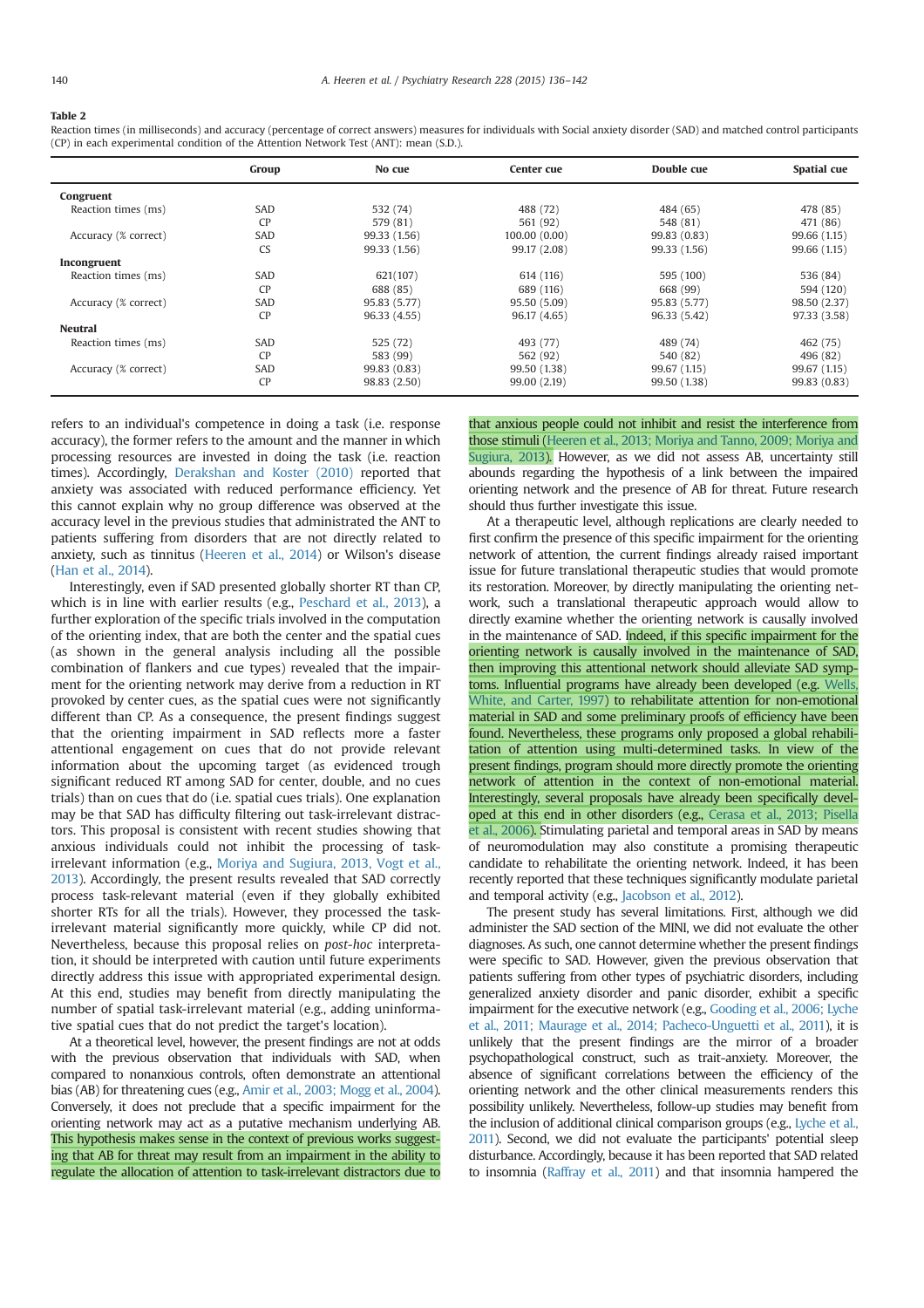efficiency of the attentional networks (Jugovac and Cavallero, 2012), we cannot determine whether the present findings might have been influenced by potential sleep disturbance. However, the previous observation that sleep deprivation exclusively affected the executive network (e.g., Jugovac and Cavallero, 2012) tends to rule out this hypothesis. Nevertheless, future studies should control for this potential influence. Third, as we did not assess performance anxiety and that individuals with SAD were faster than CP for all type of cues with the exception of the spatial ones, certain may wonder whether this global reduction in RT may merely result from an increased situational anxiety during the testing instead of SAD per se. However, the absence of significant correlations between the task performance and situational anxiety (STAI-State) runs counter to this interpretation. Nevertheless, future studies may benefit from the assessment of performance anxiety. Fourth, although the present sample size yields an adequate power to detect medium-sized effects, one cannot exclude that some analyses would require a larger sample size. However, neither the p-Values nor the effects sizes that were not significant even approached a statistical tendency. Moreover, it should be noted that a complementary power analysis indicated that a total sample size of at least 260 participants would be required to yield enough power to detect a small effect size in the present study. Consequently, these points tend to indicate that a replication in a larger sample (unless we would be interested to detect small effect sizes) is likely to generate the same pattern of results. Finally, in a study investigating the psychometric properties of the ANT, MacLeod et al. (2010) have shown that orienting and alerting efficiency indices are less reliable than the executive one. However, they also pointed out that the orienting index has the greatest power when used in between-subjects designs. Nevertheless, future studies may directly profit from warranting that the present findings are not circumscribed to RT indices by including additional measurement tools, such as eye-tracking devices or eventrelated brain potentials recordings during the ANT.

Despite its limitations, we believe that the present study, by offering the first exploration of the integrity of the attentional networks in SAD by means of the ANT and by showing a specific impairment for the orienting network but preserved alerting and executive networks, is a valuable first step towards a better understanding of the neuropsychological processes involved in SAD.

### Author contributions

Conceived and designed the experiment: AH, PM, PP. Performed the experiments: AH, PM. Analyzed the data: AH, PM. Wrote the paper: AH, PM. Revised the paper: AH, PM.

#### Conflicts of interest

All authors declare that no competing interests exist.

#### Acknowledgments

Pierre Maurage (Research Associate) and Alexandre Heeren (Post-doctoral Research Fellow) are funded by the Belgian Fund for Scientific Research (F.R.S.–FNRS, Belgium). The writing of this paper also received the support from the Belgian Foundation "Vocatio" and the Belgian French Community Grant for Scientific Excellence (both awarded to Alexandre Heeren). These foundations did not exert any editorial direction or censorship on any part of this manuscript.

#### References

- [Amir, N., Beard, C., Taylor, C.T., Klumpp, H., Elias, J., Burns, M., Chen, X., 2009.](http://refhub.elsevier.com/S0165-1781(15)00233-4/sbref1) [Attention training in individuals with generalized social phobia: a randomized](http://refhub.elsevier.com/S0165-1781(15)00233-4/sbref1) [controlled trial. Journal of Consulting and Clinical Psychology 77, 961](http://refhub.elsevier.com/S0165-1781(15)00233-4/sbref1)–973.
- [Amir, N., Elias, J., Klumpp, H., Przeworski, A., 2003. Attentional bias to threat in](http://refhub.elsevier.com/S0165-1781(15)00233-4/sbref2) [social phobia: facilitated processing of threat or dif](http://refhub.elsevier.com/S0165-1781(15)00233-4/sbref2)ficulty disengaging attention [from threat? Behaviour Research and Therapy 41, 1325](http://refhub.elsevier.com/S0165-1781(15)00233-4/sbref2)–1335.
- Beck, A.T., Steer, R. A., Brown, G.K., 1996. Beck Depression Inventory manual (2nd ed.. San Antonio, TX: Psychological Corporation).
- Beck A.T., Steer R.A., and Brown G.K., Beck Depression Inventory manual (2nd ed.): French adaptation, 1998, Paris, France: Editions du Centre de Psychologie Appliquée.
- [Bruchon-Schweitzer, M., Paulhan, I., 1993. Adaptation francophone de l](http://refhub.elsevier.com/S0165-1781(15)00233-4/sbref4)'inventaire d'[anxiété Trait-Etat \(Forme Y\) de Spielberger. Editions du Centre Psychologie](http://refhub.elsevier.com/S0165-1781(15)00233-4/sbref4) [Appliquée, Paris, France.](http://refhub.elsevier.com/S0165-1781(15)00233-4/sbref4)
- [Cerasa, A., Gioa, M.C., Valentino, P., Nistico, R., Chiriaco, C., Pirritano, D., Tomaiuolo, F.,](http://refhub.elsevier.com/S0165-1781(15)00233-4/sbref5) [Mangone, G., Trotta, M., Talarico, T., Bilotti, G., Quatronne, A., 2013. Computer](http://refhub.elsevier.com/S0165-1781(15)00233-4/sbref5)[assisted cognitive rehabilitation of attention de](http://refhub.elsevier.com/S0165-1781(15)00233-4/sbref5)ficits for multiple sclerosis: a [randomized trial with fMRI correlates. Neurorehabilitation and Neural Repair 27](http://refhub.elsevier.com/S0165-1781(15)00233-4/sbref5) [\(4\), 284](http://refhub.elsevier.com/S0165-1781(15)00233-4/sbref5)–295.
- [Clark, D.M., Wells, A., 1995. A cognitive model of social phobia. In: Heimberg, R.G.,](http://refhub.elsevier.com/S0165-1781(15)00233-4/sbref6) [Liebowitz, M.R., Hope, D.A., Schneier, F.R. \(Eds.\), Social Phobia: Diagnosis,](http://refhub.elsevier.com/S0165-1781(15)00233-4/sbref6) [assessment, and treatment. Guilford Press, New York, pp. 69](http://refhub.elsevier.com/S0165-1781(15)00233-4/sbref6)–93.
- [Cohen, J., 1988. Statistical power analysis for the behavioral sciences, 2nd ed.](http://refhub.elsevier.com/S0165-1781(15)00233-4/sbref7) [Lawrence Erlbaum Associates, Hillsdale, NJ.](http://refhub.elsevier.com/S0165-1781(15)00233-4/sbref7)
- [Compton, R.J., 2000. The interface between emotion and attention: a review of](http://refhub.elsevier.com/S0165-1781(15)00233-4/sbref8) [evidence from psychology and neuroscience. Behavioral and Cognitive Neu](http://refhub.elsevier.com/S0165-1781(15)00233-4/sbref8)[roscience Reviews 2, 115](http://refhub.elsevier.com/S0165-1781(15)00233-4/sbref8)–129.
- [Derakshan, N., Koster, EHW., 2010. Processing ef](http://refhub.elsevier.com/S0165-1781(15)00233-4/sbref501)ficiency in anxiety: Evidence from [eye-movements during visual search. Behaviour Research and Therapy, 48,](http://refhub.elsevier.com/S0165-1781(15)00233-4/sbref501) 1180–[1185.](http://refhub.elsevier.com/S0165-1781(15)00233-4/sbref501)
- [De Voogd, E.L., Wiers, R.W., Prins, P.J.M., Salemink, E., 2014. Visual search atten](http://refhub.elsevier.com/S0165-1781(15)00233-4/sbref9)tional bias modifi[cation reduced social phobia in adolescents. Journal of](http://refhub.elsevier.com/S0165-1781(15)00233-4/sbref9) [Behavior Therapy and Experimental Psychiatry 45, 252](http://refhub.elsevier.com/S0165-1781(15)00233-4/sbref9)–259.
- [Eriksen, B.A., Eriksen, C.W., 1974. Effects of noise letters upon the identi](http://refhub.elsevier.com/S0165-1781(15)00233-4/sbref10)fication of a [target letter in a nonsearch task. Perception and Psychophysics 16, 143](http://refhub.elsevier.com/S0165-1781(15)00233-4/sbref10)–149.
- [Eysenck, M.W., Derakshan, N., Santos, R., Calvo, M.G., 2007. Anxiety and cognitive](http://refhub.elsevier.com/S0165-1781(15)00233-4/sbref5002) [performance: Attentional control theory. Emotion, 7, 336](http://refhub.elsevier.com/S0165-1781(15)00233-4/sbref5002)–353.
- [Fan, J., McCandliss, B.D., Fossella, J., Flombaum, J.I., Posner, M.I., 2005. The](http://refhub.elsevier.com/S0165-1781(15)00233-4/sbref11) [activiation of attentional networks. NeuroImage 26, 471](http://refhub.elsevier.com/S0165-1781(15)00233-4/sbref11)–479.
- [Fan, J., McCandliss, B.D., Sommer, T., Raz, A., Posner, M.I., 2002. Testing the](http://refhub.elsevier.com/S0165-1781(15)00233-4/sbref12) effi[ciency and independence of attentional networks. Journal of Cognitive](http://refhub.elsevier.com/S0165-1781(15)00233-4/sbref12) [Neuroscience 14, 340](http://refhub.elsevier.com/S0165-1781(15)00233-4/sbref12)–347.
- [Faul,](http://refhub.elsevier.com/S0165-1781(15)00233-4/sbref13) [F.,](http://refhub.elsevier.com/S0165-1781(15)00233-4/sbref13) [Erdfelder,](http://refhub.elsevier.com/S0165-1781(15)00233-4/sbref13) [E.,](http://refhub.elsevier.com/S0165-1781(15)00233-4/sbref13) [Lang,](http://refhub.elsevier.com/S0165-1781(15)00233-4/sbref13) [A.,](http://refhub.elsevier.com/S0165-1781(15)00233-4/sbref13) [Buchner,](http://refhub.elsevier.com/S0165-1781(15)00233-4/sbref13) A., [2007.](http://refhub.elsevier.com/S0165-1781(15)00233-4/sbref13) [G](http://refhub.elsevier.com/S0165-1781(15)00233-4/sbref13)\*Power 3: a fl[exible statistical](http://refhub.elsevier.com/S0165-1781(15)00233-4/sbref13) [power analysis program for the social, behavioral, and biomedical sciences.](http://refhub.elsevier.com/S0165-1781(15)00233-4/sbref13) [Behavior Research Methods 39175](http://refhub.elsevier.com/S0165-1781(15)00233-4/sbref13)–191
- [Fernández, P.J., Campoy, G., García Santos, J.M., Antequera, M.M., García-Sevilla, J.,](http://refhub.elsevier.com/S0165-1781(15)00233-4/sbref14) [Castillo, A., Antúnez, C., Fuentes, L.J., 2011. Is there a speci](http://refhub.elsevier.com/S0165-1781(15)00233-4/sbref14)fic pattern of attention defi[cit in mild cognitive impairment with subcortical vascular features?](http://refhub.elsevier.com/S0165-1781(15)00233-4/sbref14) [Evidence from the Attention Network Test. Dementia and Geriatric Cognitive](http://refhub.elsevier.com/S0165-1781(15)00233-4/sbref14) [Disorders 31, 268](http://refhub.elsevier.com/S0165-1781(15)00233-4/sbref14)–275.
- [Gooding, D.C., Braun, J.G., Studer, J.A., 2006. Attentional network task performance](http://refhub.elsevier.com/S0165-1781(15)00233-4/sbref15) [in patients with schizophrenia-spectrum disorders: evidence of a speci](http://refhub.elsevier.com/S0165-1781(15)00233-4/sbref15)fic defi[cit. Schizophrenia Research 88, 169](http://refhub.elsevier.com/S0165-1781(15)00233-4/sbref15)–178. [Han, Y., Zhang, F., Tian, Y., Hu, P., Li, B., Wang, K., 2014. Selective impairments of](http://refhub.elsevier.com/S0165-1781(15)00233-4/sbref16)
- [attentional networks of alerting in Wilson's disease. PLoS ONE 9, e100454.](http://refhub.elsevier.com/S0165-1781(15)00233-4/sbref16)
- [Heeren, A., De Raedt, R., Koster, E.H.W., Philippot, P., 2013. The \(neuro\)cognitive](http://refhub.elsevier.com/S0165-1781(15)00233-4/sbref17) [mechanisms behind attention bias modi](http://refhub.elsevier.com/S0165-1781(15)00233-4/sbref17)fication in anxiety: proposals based [on theoretical accounts of attentional bias. Frontiers in Human Neuroscience](http://refhub.elsevier.com/S0165-1781(15)00233-4/sbref17) [7, 119.](http://refhub.elsevier.com/S0165-1781(15)00233-4/sbref17)
- [Heeren, A., Maurage, P., Perrot, H., De Volder, A.G., Renier, L., Araneda, R., Lacroix, E.,](http://refhub.elsevier.com/S0165-1781(15)00233-4/sbref18) [Decat, M., Deggouj, N., Philippot, P., 2014. Tinnitus speci](http://refhub.elsevier.com/S0165-1781(15)00233-4/sbref18)fically alters the top[down executive sub-component of attention: evidence from the Attention](http://refhub.elsevier.com/S0165-1781(15)00233-4/sbref18) [Network Task. Behavioural Brain Research 269, 147](http://refhub.elsevier.com/S0165-1781(15)00233-4/sbref18)–154.
- [Heeren, A., Maurage, P., Rossignol, M., Vanhaelen, M., Peschard, V., Eeckhout, C.,](http://refhub.elsevier.com/S0165-1781(15)00233-4/sbref19) [Philippot, P., 2012. The self-report version of the Liebowitz Social Anxiety Scale:](http://refhub.elsevier.com/S0165-1781(15)00233-4/sbref19) [psychometric properties of the French version. Canadian Journal of Behavioural](http://refhub.elsevier.com/S0165-1781(15)00233-4/sbref19) [Science 44, 99](http://refhub.elsevier.com/S0165-1781(15)00233-4/sbref19)–107.
- Heeren, A., Mogoaș[e, C., McNally, R.J., Schmitz, A., Philippot, P., 2015. Does attention](http://refhub.elsevier.com/S0165-1781(15)00233-4/sbref20) bias modifi[cation improve attentional control? A double-blind randomized](http://refhub.elsevier.com/S0165-1781(15)00233-4/sbref20) [experiment with individuals with social anxiety disorder. Journal of Anxiety](http://refhub.elsevier.com/S0165-1781(15)00233-4/sbref20) [Disorders 29, 35](http://refhub.elsevier.com/S0165-1781(15)00233-4/sbref20)–42.
- [Heeren, A., Reese, H.E., McNally, R.J., Philippot, P., 2012. Atttention training toward](http://refhub.elsevier.com/S0165-1781(15)00233-4/sbref21) [and away from threat in social phobia: effects on subjective, behavioral, and](http://refhub.elsevier.com/S0165-1781(15)00233-4/sbref21) [physiological measures of anxiety. Behaviour Research and Therapy 50, 30](http://refhub.elsevier.com/S0165-1781(15)00233-4/sbref21)–39.
- [Heeren, A., Peschard, V., Philippot, P., 2012. The causal role of attentional bias for](http://refhub.elsevier.com/S0165-1781(15)00233-4/sbref22) [threat cues in social anxiety: a test on a cyber-ostracism task. Cognitive Therapy](http://refhub.elsevier.com/S0165-1781(15)00233-4/sbref22) [and Research 36, 512](http://refhub.elsevier.com/S0165-1781(15)00233-4/sbref22)–521.
- [Jacobson, L., Goren, N., Lavidor, M., Levey, D.A., 2012. Oppositional transcranial](http://refhub.elsevier.com/S0165-1781(15)00233-4/sbref23) [direct current stimulation \(tDCS\) of parietal substrates of attention during](http://refhub.elsevier.com/S0165-1781(15)00233-4/sbref23) [encoding modulates episodic memory. Brain Research 1439, 66](http://refhub.elsevier.com/S0165-1781(15)00233-4/sbref23)–72.
- [Jongen, E.M.M., Smulders, F.T.Y., Ranson, S.M.G., Arts, B.M.G., Krabbendam, L., 2007.](http://refhub.elsevier.com/S0165-1781(15)00233-4/sbref24) [Attentional bias and general orienting processes in bipolar disorder. Journal of](http://refhub.elsevier.com/S0165-1781(15)00233-4/sbref24) [Behavior Therapy and Experimental Psychiatry 38, 168](http://refhub.elsevier.com/S0165-1781(15)00233-4/sbref24)–183.